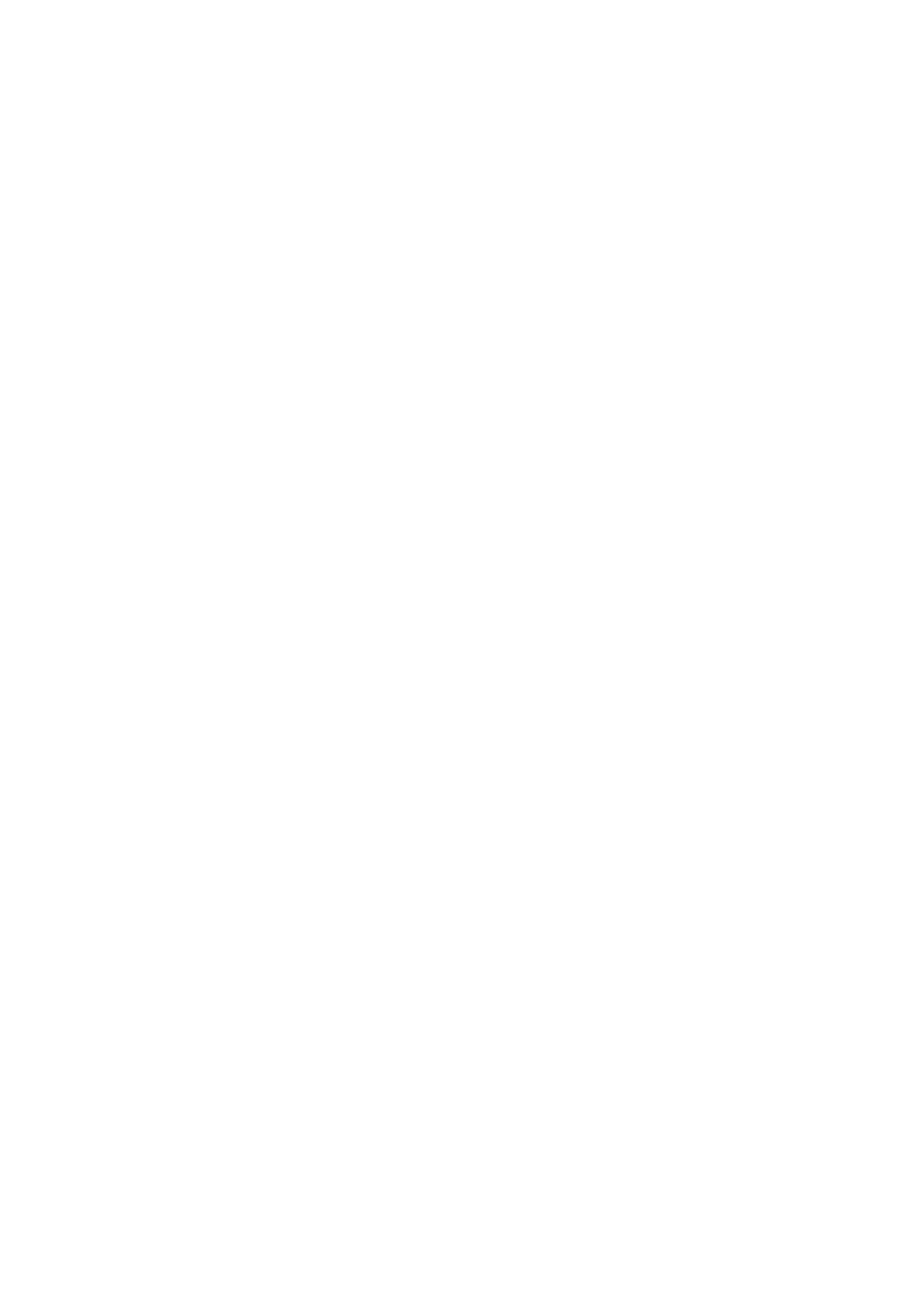### **Important notice**

This instrument is designed for laboratory usage only. Please read this manual carefully before installing or operating this equipment. The instrument shall not be modified in any way. Any modification will void the warranty and may result in potential hazard. We are not responsible for any injury or damage caused by any non-intended purposes and modifying the instrument without authorization.

- 1. Check the voltage specified on the name-plate and ensure it matches the line voltage in your location.
- 2. The pump is not corrosion-proof. Please do not operate it with corrosive gases directly.
- 3. Install the instrument in a clean, dust-less and ventilated area under 40℃.
- 4. The Prote<sup>TM</sup> filter cartridge can prevent a large amount of liquid from overflowing into the pump. Please ensure the liquid level of flask not exceed safety level. Failure to comply can result in serious damage to the pump and void the warranty. If it occurs, please contact the distributor immediately for service.
- 5. The filter cartridge is used to absorb moisture and dust. Please replace the cartridge to maintain proper pumping efficiency when it is saturated.
- 6. To avoid damaging the pump easily, please vent the pump before starting the pump.
- 7. Don't incline the pump during work to prevent the Prote™ filter cartridge from blocking the air inlet.
- 8. This pump has a thermal protection device that automatically shuts-off when it becomes overheated.
- 9. The temperature of the surface of pump is very high after use or during work, please don't touch it to avoid being burnt.
- 10. Do not use any lubricant, which may damage the pump.
- 11. Never spray flammable or toxic materials.
- 12. If the supply cord is damaged, Please contact the manufacturer or your service agent for replacement to avoid hazard.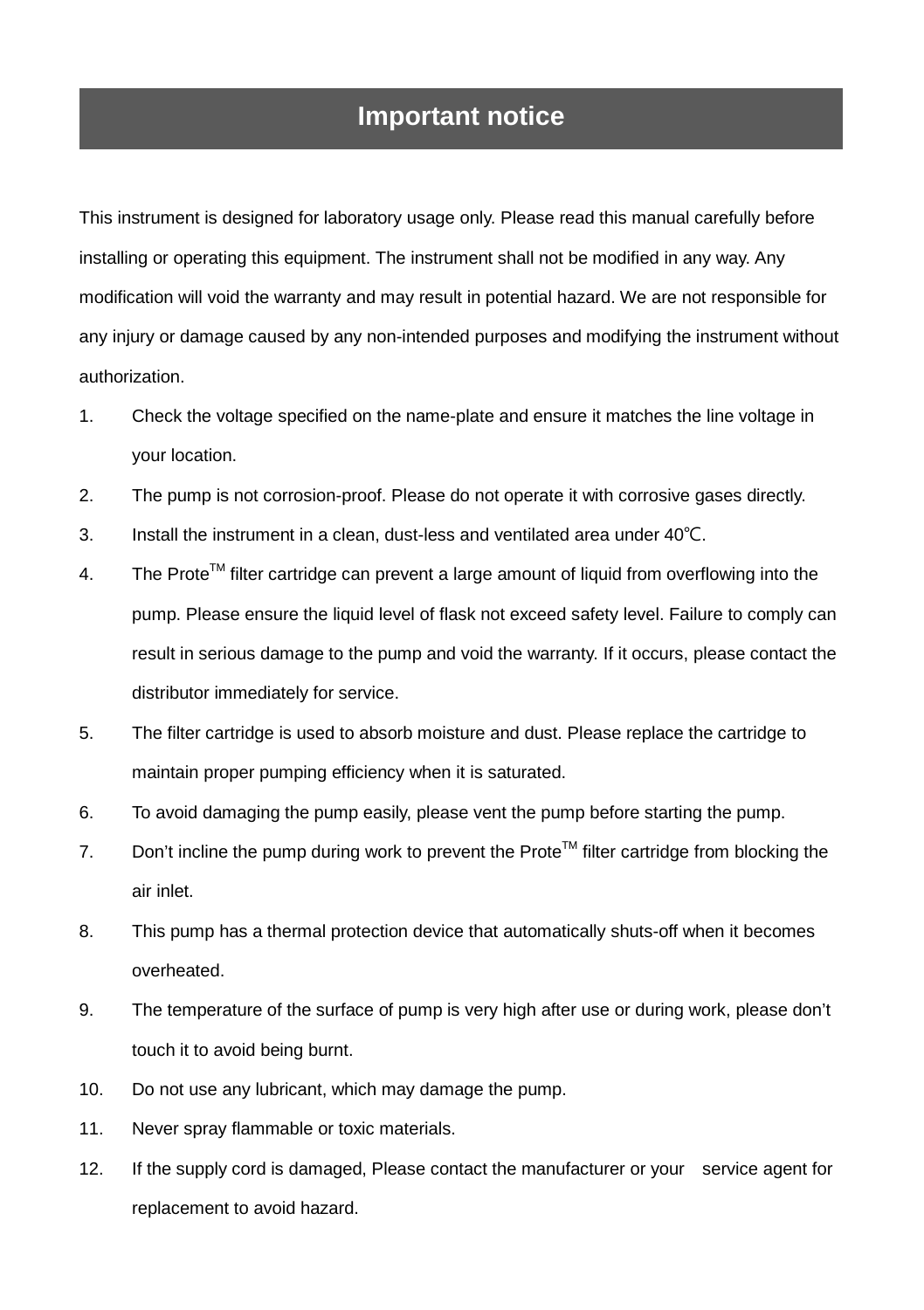# **Unpacking**

When unpacking, notice if the pump is in good situation. If not, please contact the distributor or contact us by e-mail: export@rocker.com.tw immediately for assistance.

# **Assembly & Disassembly diagram**



| <b>Position</b> | <b>Designation</b>      |
|-----------------|-------------------------|
|                 | On/Off switch           |
| $\overline{2}$  | Muffler (Air outlet)    |
| 3               | Air Inlet               |
| 4               | Vacuum Gauge            |
| 5               | Prote™ filter cartridge |
| 6               | Moisture trap           |
|                 | Drain valve (Regulator) |